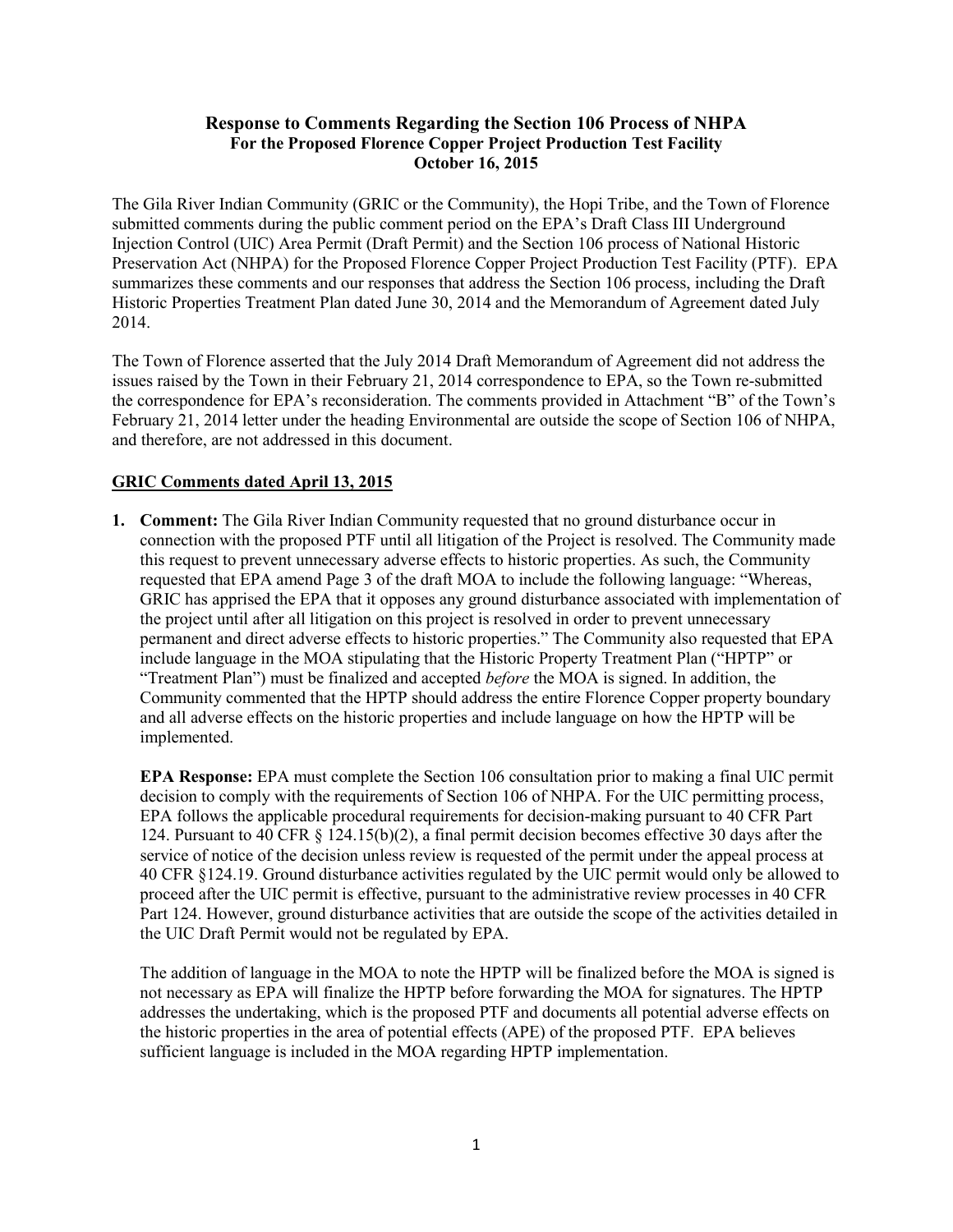**2. Comment:** Draft MOA Fourth Whereas clause, Page 1. Request that EPA include in the draft MOA the following language in red: "Whereas, the EPA has consulted with the following parties (the Consulting Parties) . . .

**EPA Response:** EPA made this change.

 **3. Comment:** Draft MOA Third Whereas clause, Page 2. Request that EPA amend the draft MOA with completed a consensus Determination of Eligibility under Criterion A of 36 C.F.R. 60.4 for its Traditional Cultural Value with concurrence from the SHPO to treat the site as a Traditional Cultural the following additions and deletions in red: "Whereas, the GRIC has identified the "Escalante Ruin" (AZ U:15:3(ASM)) as a resource having traditional-religious and cultural significance; and EPA has Property for purposes of this consultation; and ...

# **EPA Response:** EPA made this change.

 **4. Comment:** Draft MOA Page 3. Request that EPA include in the draft MOA a Whereas Clause with the following language: "Whereas, the Tribes have apprised the EPA, SHPO, and other consulting parties of their opposition to the Project, and the legislative council of the GRIC has set forth a cultural and archaeological sites containing cultural resources and sacred objects of the O'odham, would permanently and negatively alter the cultural and natural landscapes of the area, and would cause adverse effects on TCPs, including the Escalante Ruin, which is of particular religious and cultural significance to the Tribes; and" … resolution in opposition to the project because the project would significantly impact, destroy, or alter

 **EPA Response:** Prior to the public notice, EPA incorporated in the July 2014 Draft MOA a Whereas Escalante Ruin. EPA believes that the existing summary statement is sufficient and the additional description of the Community's opposition to this proposed project will not add new information necessary for this agreement and completion of the Section 106 process. EPA recognizes this opposition and the Community's position is also captured in official comments submitted on the Draft Permit. clause, top of page 3, to document the Community's opposition to the potential adverse effects on the

 **5. Comment**: Draft MOA Section I.A., Page 3. Request that EPA amend the draft MOA with the following language in red: "... as directed in accordance with the Treatment Plan, which shall be part of, and thus subject to the requirements of, this MOA."

 Draft MOA Section II.B., Page 5. Request that EPA amend the draft MOA with the following additions and deletion in red as follows: "... do not require an any further amendment to this MOA."

 **EPA Response:** The MOA documents the terms and conditions agreed upon to resolve the adverse effects of the undertaking. The MOA specifically stipulates the resolution of impacts on historic in the Treatment Plan. The MOA also details procedures to revise or modify the Treatment Plan, if necessary during implementation and required reporting of implementation of the Treatment Plan. EPA believes the MOA as currently drafted is adequate and addition of the requested language is unnecessary to ensure implementation of the Treatment Plan under the MOA. properties will be carried out through the avoidance, minimization and mitigation measures detailed

 **6. Comment:** Draft MOA Section I.B, Page 4. Request that EPA amend the draft MOA with the following addition in red: "... formal avoidance and minimization measures as set forth in the Treatment Plan. Other than this expected ground disturbance, FC and all other PTF activities shall avoid the Escalante Ruin (AZ:15:3[ASM])."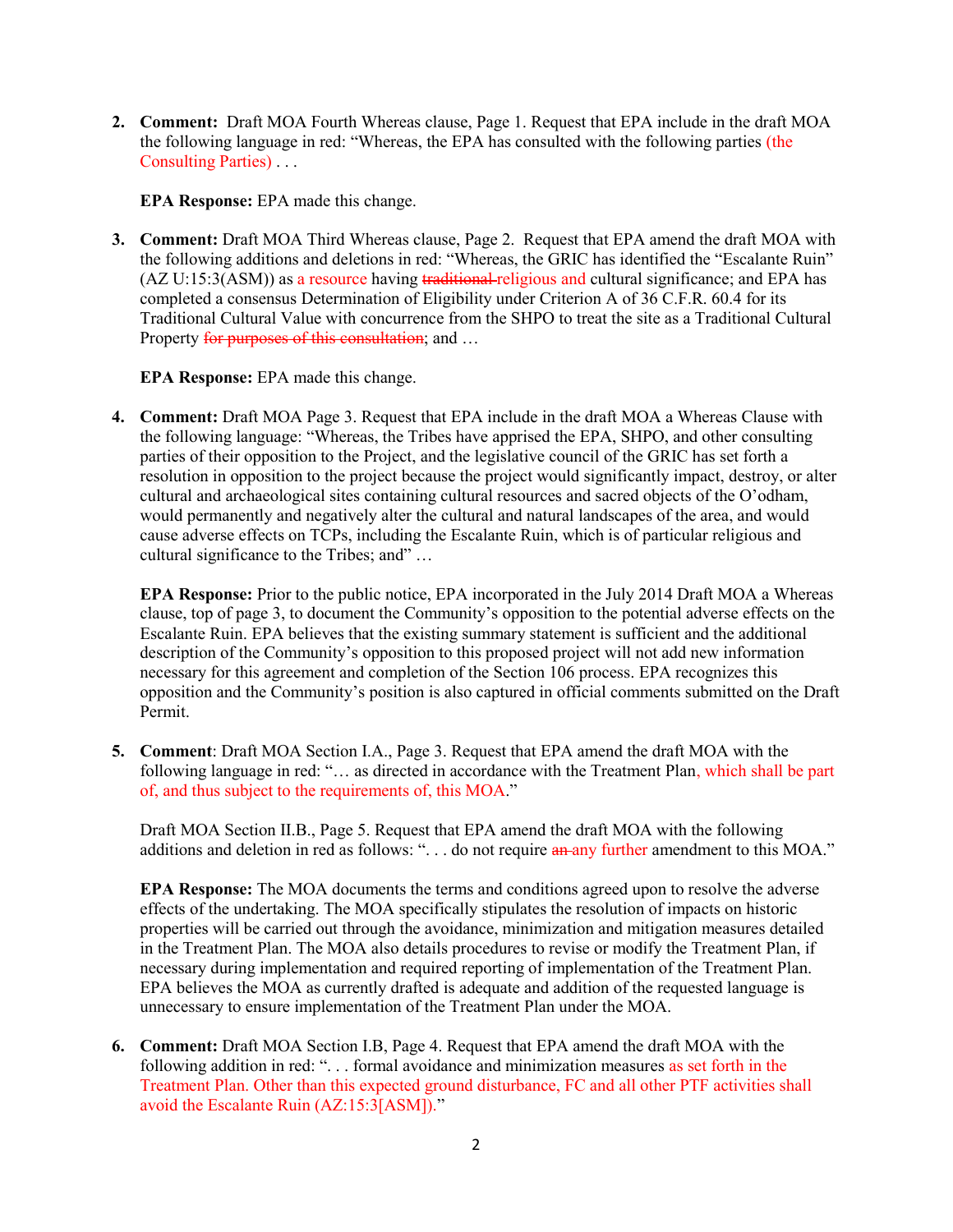**EPA Response:** The only expected impact to the Escalante Ruin is the ground disturbance to properly plug and abandon one corehole within the historic property boundary, however the facility operations include vehicle movement along Hoffmeyer Way within the boundaries of the historic property and nearby operations along Largo Road. FC has agreed to avoidance and minimization compound. Because the operations will not remain completely outside the historic property boundaries, the Treatment plan describes avoidance measures to address the potential for indirect or cumulative effects to the Escalante Ruin. Therefore, the proposed language is not consistent with the 4 of the MOA, "FC will completely avoid the fenced compound of the Escalante Ruin." measures for the Escalante Ruin in the implementation of the Treatment plan, such as regular monitoring and flagging the boundary of the site, and FC has committed to avoidance of the fenced Treatment plan description, which was designed to resolve potential indirect adverse effects to the Escalante Ruin. For additional clarification, EPA added the following language to Section I.B., page

 **7. Comment:** Draft MOA Section III, Page 5. Request that EPA amend the draft MOA with the following sentence: "EPA shall provide notice to the Consulting Parties of any request for such information prior to making that information available to the public."

**EPA Response:** EPA made this change.

 **8. Comment:** Draft MOA Section IV.A.1., Page 5. Request that EPA amend the draft MOA with the addition in red as follows: "... how the comments were considered and FC's responses for review."

**EPA Response:** EPA made this change.

 **9. Comment:** Draft MOA Section V.A., Page 6. Request that EPA include in the draft MOA the following language in red: "... SHPO any newly discovered properties with the potential to be historic properties or any inadvertent effects..."

 **EPA Response:** The regulation at 36 CFR §800.13 for post review discovery procedures cited in this section of the draft MOA applies to historic properties previously unidentified. Therefore, for clarification, EPA inserted the citation for the historic property definition, that is "as defined by 36 CFR  $§$  800.16(1)(1)."

 **10. Comment:** Page 6, Section VII.A. Request that EPA include in the draft MOA the following language in red: "... the implementation of the Treatment Plan and the MOA."

 **EPA Response:** EPA made this change. EPA agrees that this is appropriate to report on implementation of the MOA, pursuant to 36 CFR  $\S$  800.6(c)(4).

 **11. Comment:** Draft MOA Section VIII.A, Page 7. Request that EPA include in the draft MOA the following language in red: "If any Consulting Party to this MOA objects in writing to EPA . . ."

**EPA Response:** EPA made this change.

 **12. Comment:** Draft MOA Section IX, Page 7. Request that EPA amend the draft MOA with the following language in red: "... whereupon EPA shall consult with the other parties and Consulting Parties to this MOA . . ."

 **EPA Response:** EPA made this change to consult all Consulting Parties if an amendment to the MOA is proposed.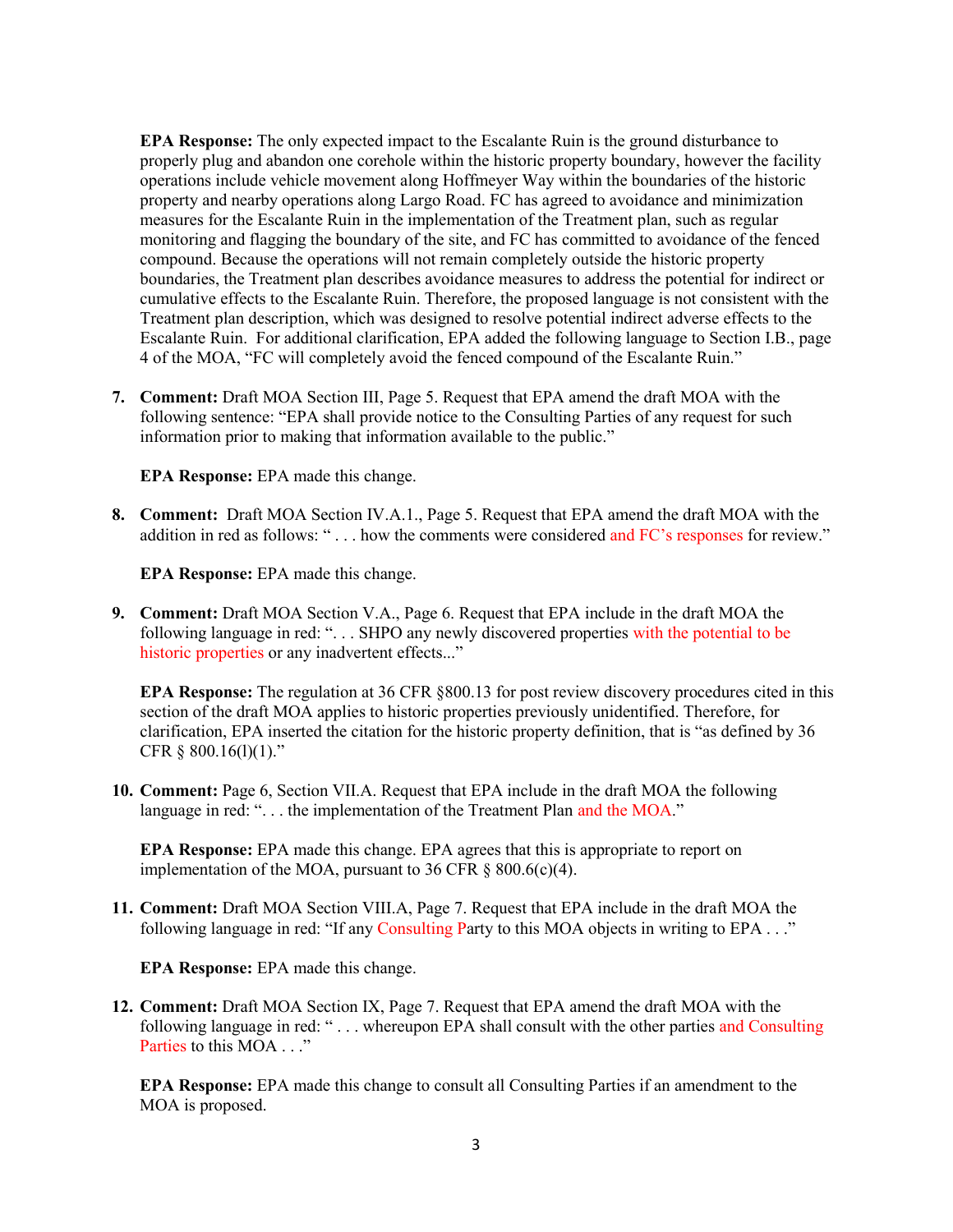**13. Comment:** Draft MOA Section X, Page 8. Request that EPA amend the draft MOA with the following additions in red: "... or if the SHPO or ACHP determines that the MOA, including the Treatment Plan, is not being property implemented or followed and dispute resolution . . ."

 CFR § 800.6(c)(8), not to the Treatment Plan. Termination of the MOA is considered as a last resort, **EPA Response:** Section X outlines termination provisions that apply to the MOA, pursuant to 36 where dispute resolution and other options have failed.

 **14. Comment:** Draft MOA Section X.B, Page 8. Request that EPA include in the draft MOA the following language in red: ". . . The signatory proposing to terminate this MOA shall notify all parties, including Consulting Parties, to this agreement. . ."

**EPA Response:** EPA made this change.

 **15. Comment:** Draft MOA Section XI, Page 8. Request that EPA amend the draft MOA with the following additions and deletions in red: "This MOA shall expire upon completion of seven years from the date of its execution. Should the FC PTF the undertaking, including rinsing operations, wishes to extend the duration of the MOA, they may propose an amendment to the MOA in accordance with Stipulation IX prior to its expiration. In no event, however, shall this MOA be amended to include, address or authorize any further in-situ copper recovery on FC's property beyond plugging and abandonment of wells, and post-closure monitoring. not be complete, or If any signatory the PTF operation."

 **EPA Response:** EPA made the requested changes, except for the last sentence: "In no event, however, shall this MOA be amended to include, address or authorize any further in-situ copper recovery on FC's property beyond the PTF operation." This additional language is unnecessary, as the MOA is already specifically limited to the PTF operation as described by the Whereas clause on page 3 of the MOA, stating that any further in-situ copper recovery on FC's property would require an additional UIC permit application and federal permit action and, if such an application is submitted, EPA would initiate consultation pursuant to Section 106 under NHPA for a new undertaking.

**16. Comment:** Request that EPA add the following Stipulation under the MOA:

 sensitivity training, which shall be attended by FC personnel and contractors that will be responsible for constructing the project. Further, prior to the occurrence of any ground disturbing activities, and "Prior to the occurrence of any ground disturbing activities, FC will coordinate with the GRIC, through its Tribal Historic Preservation Office (GRIC-THPO), to develop and implement cultural as needed or requested by FC, FC personnel shall attend a cultural sensitivity orientation to be conducted by the GRIC-THPO and staff."

 **EPA Response:** The draft MOA includes a Whereas clause stating that FC will coordinate with GRIC to develop and implement cultural sensitivity training. In addition, as described in the draft HPTP, all Archaeological Monitors performing the work under the HPTP will meet or exceed the ASM and Secretary of the Interior's Professional Qualifications Standards for Archaeology 48 FR archaeological features and remains. The Environmental Plan for PTF Construction in Appendix E of the MOA also requires training regarding on-site specific procedures for contractors working in and 44738-9, and all field assistants will be experienced in identifying and recording regional around sensitive archaeological areas. Given these existing provisions, EPA does not believe the additional Stipulation is necessary.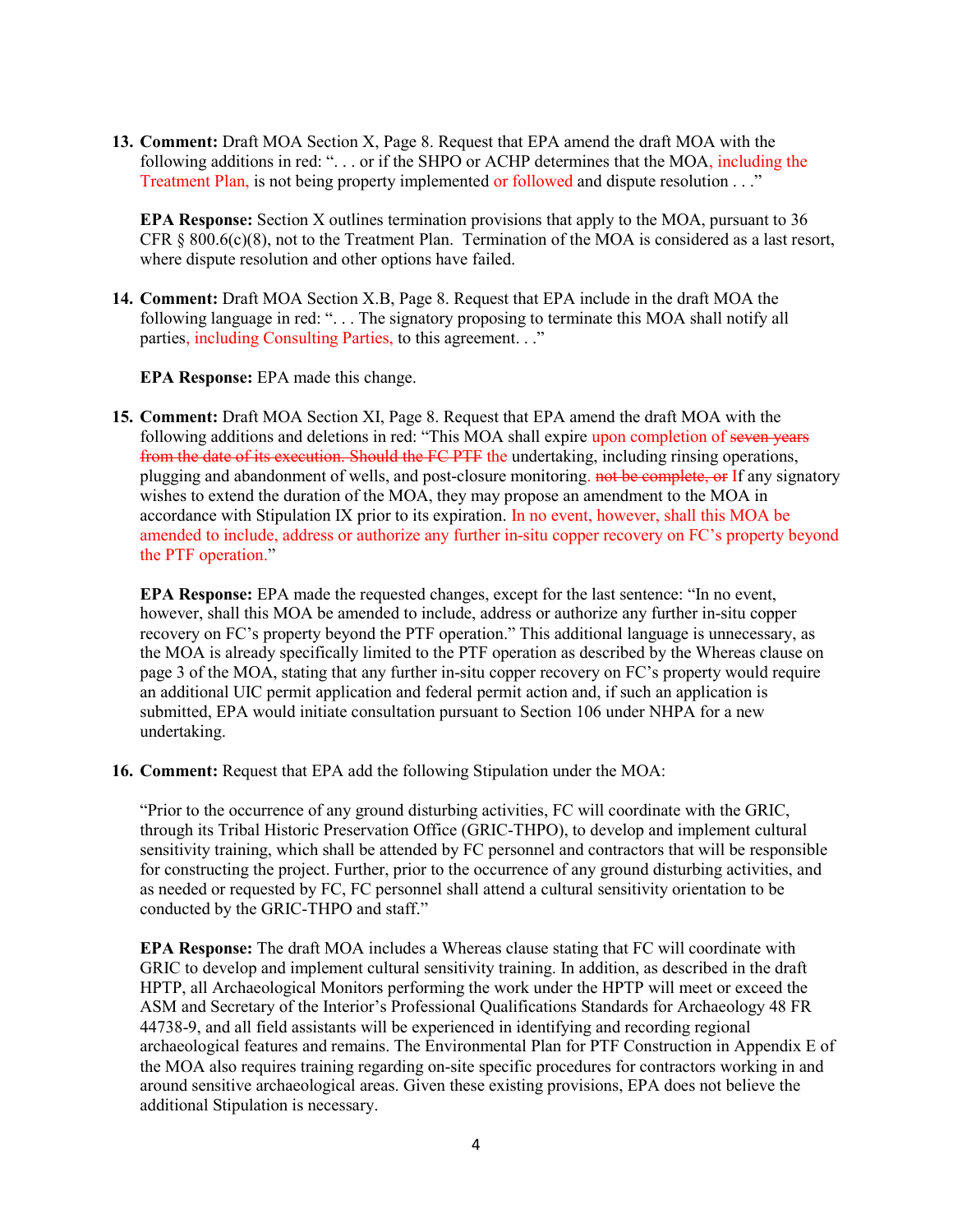#### **Hopi Tribe Comments dated December 15, 2014**

17. Comment: The Hopi Tribe re-submitted prior correspondence to EPA regarding the draft Treatment Plan and reiterated that with the density of historic sites at the location of the proposed project, it is predictable that subsurface features that are not evident on the surface exist outside the site boundaries.

 **EPA Response:** EPA completed reasonable identification efforts, pursuant to 36 CFR § 800.4, within the Area of Potential Effects that may be affected by the proposed project. However, because previously unidentified features may still exist at the site, both the HPTP and MOA contain post- identified as the project is implemented. review discovery provisions (based on 36 CFR § 800.13) to address any potential historic properties

18. Comment: The Tribe considers the MOA and Treatment Plan for the Phase I pilot study segmenting substantially different from the Blanket Treatment Plan that was drafted for the commercial scale project, and substantially different from the Arizona State Museum Burial Agreement, Case 2012 012. of adverse effects in violation of the National Historic Preservation Act because the Treatment Plan is

 **EPA Response**: The undertaking for purposes of NHPA Section 106 consultation, defined at 36 CFR undertaking, from construction to closure of the proposed project, are included in the current NHPA Section 106 review. Therefore, EPA is not segmenting adverse effects of this undertaking for purposes of the NHPA Section 106 process. § 800.16(y) and subject to a federal permit, is the proposed PTF. All activities that are part of this

 Regarding the Burial Agreement, this document was written with a different introduction because it was completed prior to the applicant's decision to separate the proposed PTF and commercial entire Florence Copper property. Moreover, the Arizona State Museum Burial Agreement was completed in compliance with the applicable Arizona Revised Statute and is an appropriate treatment element of the HPTP to resolve adverse effects from the proposed ground disturbing PTF activities. operations into two distinct projects rather than one project with two phases. Regardless of when it was completed, the Burial Agreement remains consistent with the undertaking's APE covering the

 **19. Comment:** The Tribe supports the comments contained in letters to EPA from the State Historic Preservation Office, Casa Grande Ruins National Monument, and the Gila River Indian Community, including comments regarding the significance of the Escalante Community, the area of potential effect, and the use of large amounts of sulfuric acid. The Tribe also concurs with the GRIC regarding the significance of the Escalante Ruin as a Traditional Cultural Property and comments that the associated sites in the Escalante Community are contributing elements of the Traditional Cultural Property landscape.

 **EPA Response**: EPA's NHPA consultation and analysis determined that the undertaking may result Hohokam sites known variously as the Escalante Mound Group or the Escalante Community. Of identify it as a Traditional Cultural Property. In consideration of the information submitted to date, EPA does not have a sufficient basis to determine broader inclusion of additional historic properties of the Escalante Community as contributing elements of a Traditional Cultural Property landscape. In in direct effects to seven documented historic properties within a larger cluster of 59 prehistoric these, the GRIC has provided information regarding the Escalante Ruin, AZ U:15:3(ASM), to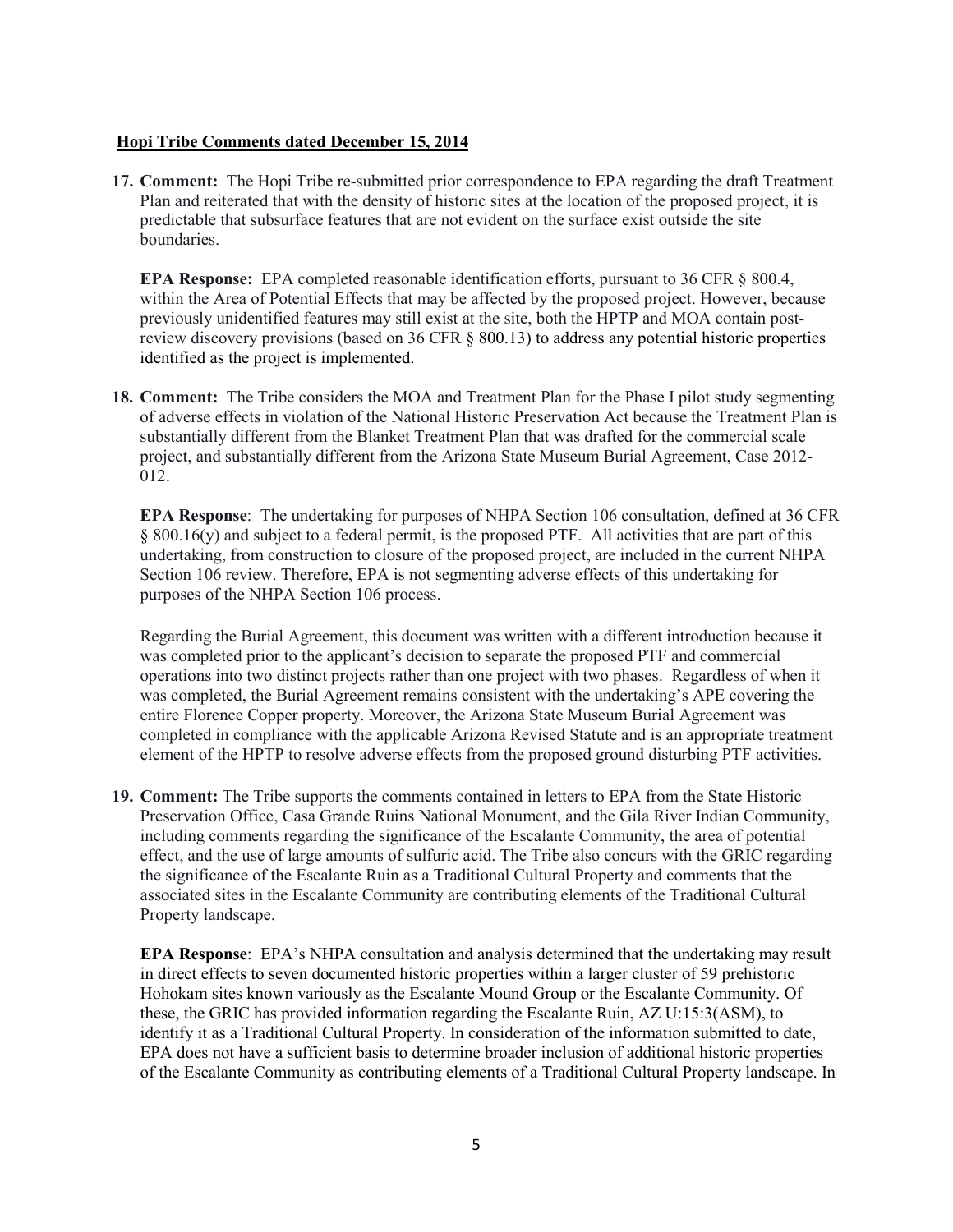addition, any potential adverse impacts to the elements already identified as historic properties in the broader Escalante Community will be resolved through existing procedures in the HPTP.

 **20. Comment:** The Tribe expressed concern that the integrity and traditional use of the Traditional Cultural Property will be incompatible with the use of sulfuric acid, the noise and adverse visual effects from the wells and that the existence of the proposed injection wells can be expected to diminish the Traditional Cultural Property's integrity through loss of feeling and association.

 **EPA Response:** The HPTP documents potential indirect or cumulative adverse effects from the PTF potential impacts, pursuant to the requirements of Section 106 of the NHPA. Based on information provided to EPA, the Agency considers any potential indirect or cumulative effects to surrounding historic properties from the use of sulfuric acid unlikely. Also, the Environmental Plan in Appendix E of the HPTP has spill and noise control plans that are expected to minimize potential impacts during construction activities on historic properties and contains avoidance, minimization, and mitigation measures to resolve

 as characteristics contributing to its significance as a TCP. However, the recommended avoidance and monitoring measures in the draft HPTP will minimize potential indirect visual impacts from construction activities. During consultation, visual or audible elements surrounding the Escalante Ruins were not identified

 **21. Comment:** The Tribe believes significant sites and Native American Traditional Cultural Properties should not be destroyed for profit by private enterprise and agencies should protect and preserve these Service recommendation that the proponent should conduct a full environmental review pursuant to significant resources and Traditional Cultural Properties. The Tribe also agrees with the National Park the National Environmental Policy Act.

**EPA Response:** Pursuant to 40 CFR § 144.4, EPA is required to follow the procedures and implement the requirements of Section 106 of the National Historic Preservation Act and regulations damage to any identified historic properties. Further, the Agency is required to implement these requirements in cooperation with the SHPO, and in consultation, as appropriate, with the ACHP and implemented the requirements of the NHPA. These actions led to the development of an MOA among guide specific efforts to avoid, minimize or mitigate potential adverse effects on historic properties. at 36 CFR Part 800. The Act and its implementing regulations charge the Agency with evaluating the impact of federally permitted projects on historic properties and minimizing potential harm and other interested parties. In the case of the present undertaking, EPA followed the procedures and responsible and interested parties and an HPTP that will assure compliance with the Act and will

 National Environmental Policy Act (NEPA), federally issued Underground Injection Control (UIC) of NEPA (see 40 CFR § 124.9(b)(6)), nor are they subject to an alternatives analysis under section 102(2)(E) of NEPA due to a functional equivalence analysis. This analysis applies where compliance with other environmental laws requires environmental analysis similar to NEPA. EPA's review and Drinking Water Act similar to a review under NEPA. In addition, the UIC program requires compliance with other Federal laws, pursuant to 40 CFR § 144.4, and contains public participation requirements in 40 CFR Part 124 similar to those found under NEPA. Regarding the recommendation that EPA conduct a full environmental review pursuant to the permits are not subject to the Environmental Impact Statement (EIS) provisions of section 102(2)(C) evaluation of the UIC permit application emphasizes environmental protection under the Safe